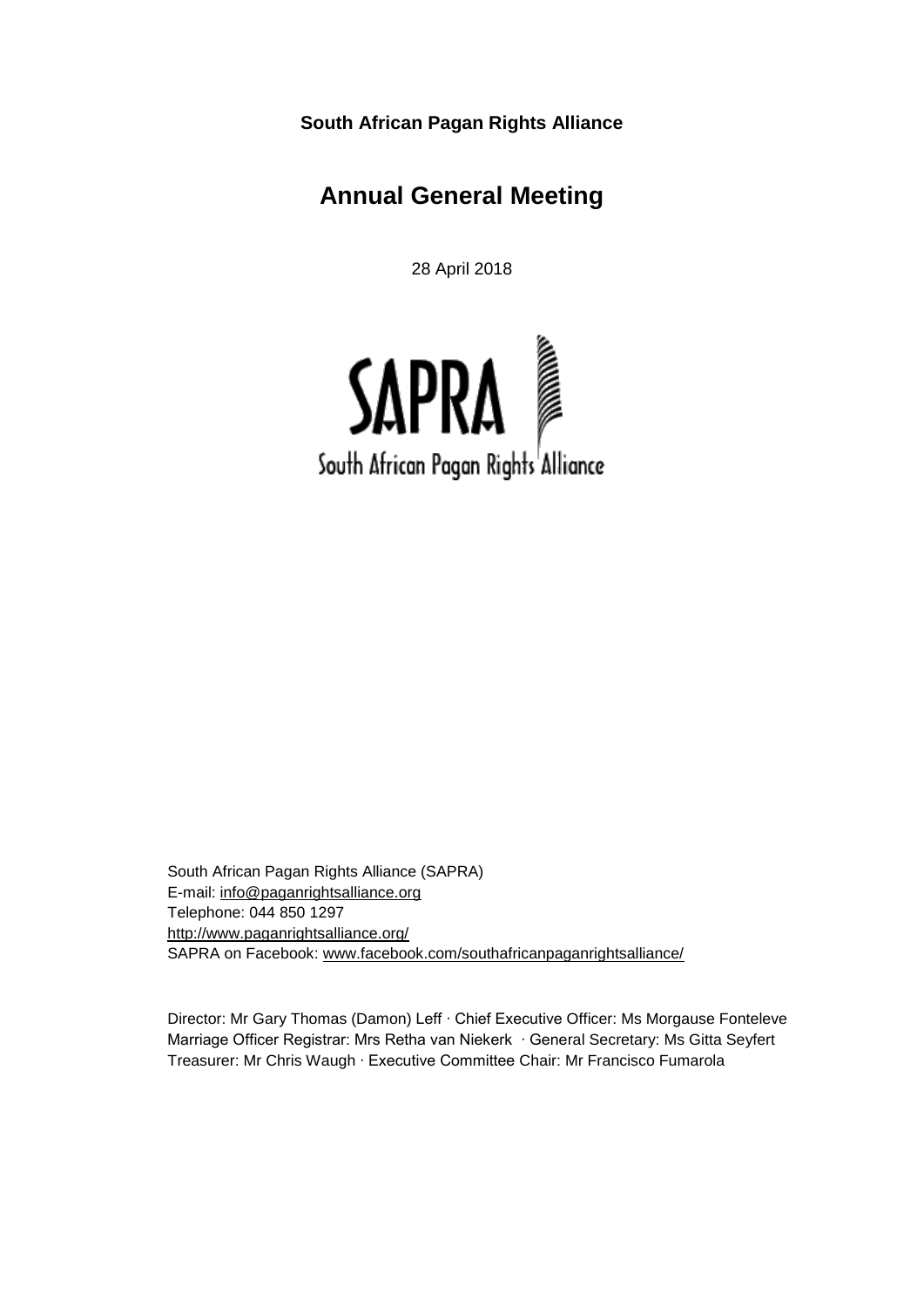## **AGENDA**

0. Introduction

Follow this annual general meeting at https://www.facebook.com/events/161890641047771/

1. Director's Report

- 2. Matters Arising from AGM 2017
- 3. Chief Executive Officer's Report
- 4. CRL Rights Commission proposal on regulation of religion
- 5. Advocacy against witch-hunts United Nations Conference
- 6. Law Review Witchcraft Suppression Act
- 7. Pagan religion and White supremacism
- 8. The Land question expropriation without compensation, property rights and the law
- 9. Amendment of Civil Union Act and CU RMO issues
- 10. Finances
- 11. Additional Matters

*\* Members are encouraged to place additional matters on the table for discussion before April 21 by contacting the General Secretary.*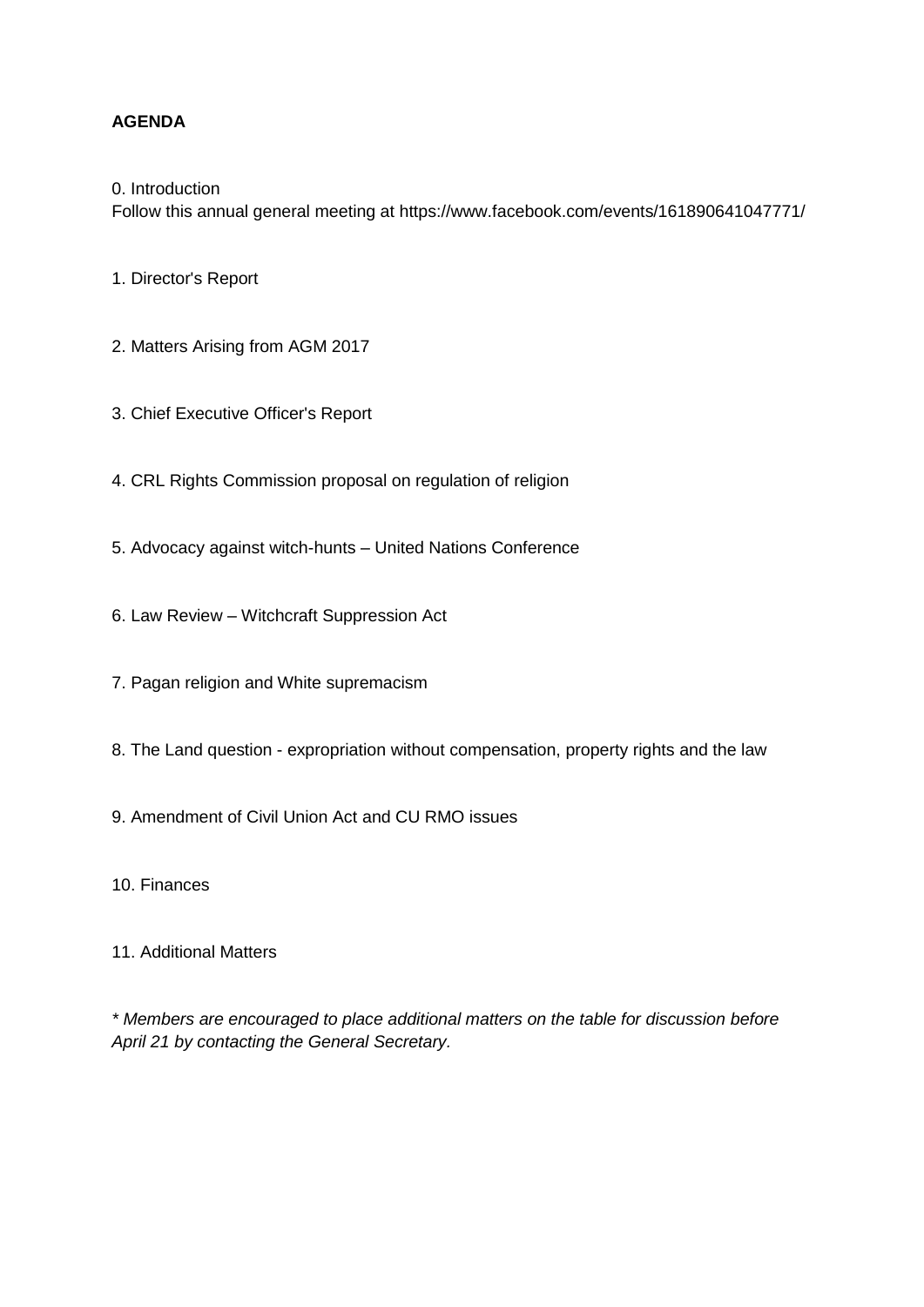### **SAPRA Statement of Principle**

The South African Pagan Rights Alliance is committed to advocating for human rights and social justice.

SAPRA stands for human dignity, equality and freedom for all South Africans.

SAPRA has and always will support and promote ethnic, gender, sexual orientation and religious equality.

This Alliance distances itself from any and all forms of racism.

Our mandate has always been, and remains, to assist those who have experienced unfair discrimination, to obtain appropriate legal redress.

#### **1. Director's Report**

Welcome formal members and interested guests to SAPRA's 2018 Annual General Meeting. Thank you for your participation.

This Alliance was founded in 2004 as a community based advocacy organisation. Over the last 14 years, successive executive members have voluntarily and without compensation, offered their service to this organisation, its members and the general public.

That service has included a) challenging media bias against Pagan and other minority religions, b) lobbying Chapter 9 institutions and other governmental agencies and departments to address instances of bias and prejudice directed at minority faiths and other vulnerable groups, and c) providing basic legal advice and referral, both publicly and privately, on matters concerning discrimination.

As a designated religious organisation in terms of the Civil Union Act, this Alliance has also nominated several of its members as religious marriage officers. SAPRA's marriage officers have solemnised many marriages and civil unions between both heterosexual and same-sex couples.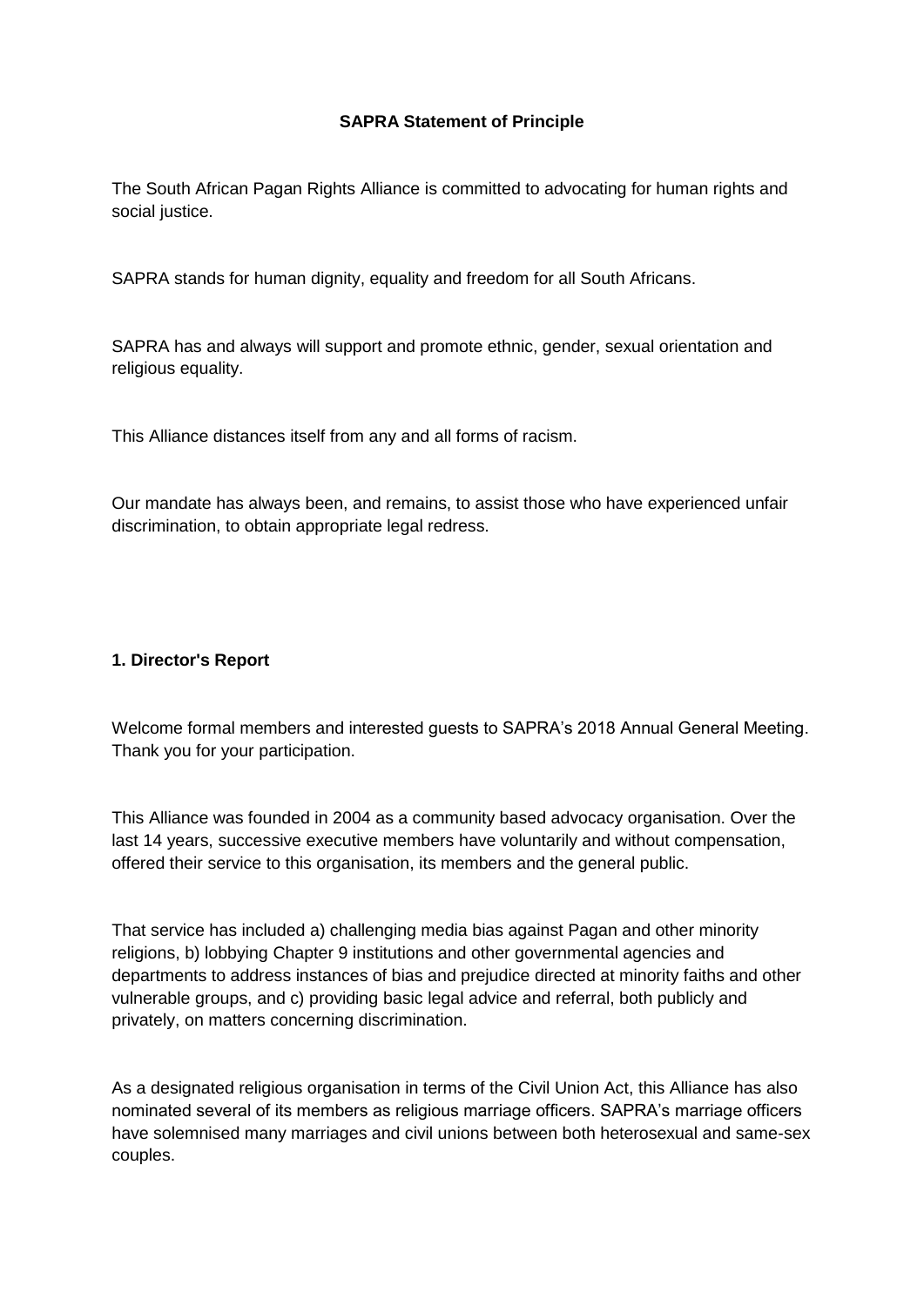This Alliance remains committed to building increased capacity and influence in order to better serve our national religious communities and individuals seeking assistance, advice or support. SAPRA's Executive Members remain committed to improving meaningful service delivery to Pagans and Pagan groups or organisations in South Africa. To this end, members of the Executive have consented to receiving additional paralegal training. This capacity building will remain voluntary and free.

SAPRA does not charge any fee for its service to individuals or communities. This Alliance is entirely funded by its formal membership. No member of the Executive derives any financial compensation for their service to this Alliance. Membership fees (R150.00 per annum) are spent exclusively on maintaining SAPRA's capacity to deliver service.

SAPRA welcomes participatory and collaborative cooperation with individuals, groups and organisations who share SAPRA's ethical mandate to promote, support and advocate for human rights and equality for religious minorities in South Africa.

SAPRA is an affiliated member of the South African Pagan Council.

## **2. Matters Arising from AGM 2017**

No other matters arising.

## **3. Chief Executive Officer's Report**

*"SAPRA was formed in 2004 as a faith-based (Pagan) human rights activist alliance. In recent years, SAPRA has assumed the mantle of a formal non-governmental organization, and has shifted its focus away from strictly Pagan human rights activism to incorporate human rights issues affecting not only religious minorities in general, but other marginalized groups requiring human rights advocacy and support. SAPRA has demonstrated its capacity and proficiency in human rights activism and justice advocacy for the past 14 years and it has acknowledged and embraced the need to expand beyond its initial CBO advocacy, to that of a paralegal advocacy organisation. This goal will be achieved through training and education of those currently serving the Alliance."* (Director's statement AGM 2017)

Herewith a resume of what the Alliance has done since it's last AGM in 2017.

#### **a) Executive Committee appointment and resignation**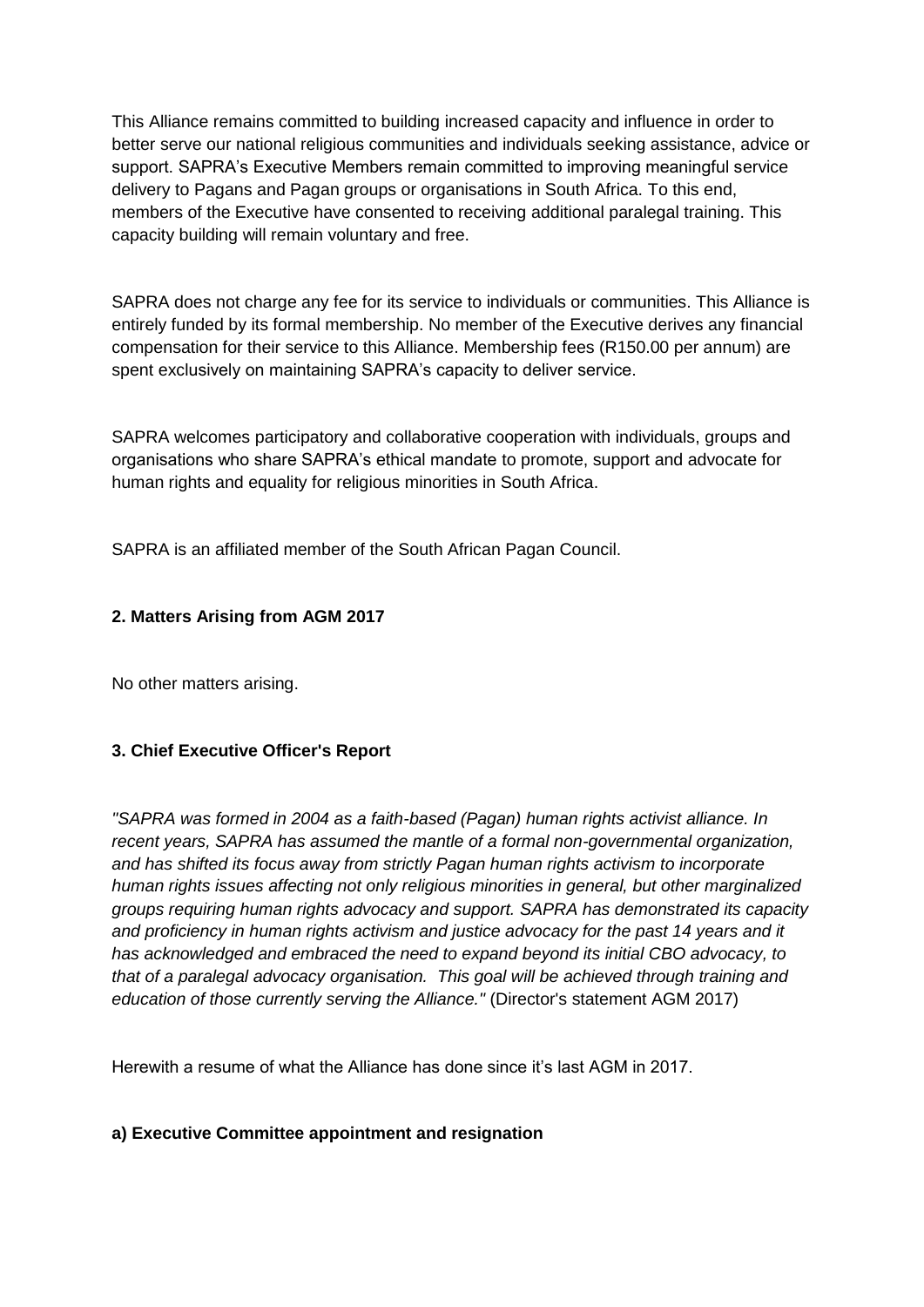On behalf of the Alliance, we would like to welcome Mr Chris Waugh, who has recently been appointed as SAPRA's new Treasurer.

We would like to extend our thanks to Ms Nidhi Chaitow, who has served the Alliance as Treasurer for many years. Thank you for your service.

Ms Christina Engela has resigned her membership from SAPRA.

## **b) Touchstone Advocacy 2017/2018**

SAPRA recommitted the Alliance to its ongoing fight against racism, racial discrimination, xenophobia and other acts of intolerance affecting women, men and children falsely accused of witchcraft, during its annual '30 days of advocacy against witch-hunts' campaign between 29 March to 27 April. This Alliance is currently collaborating with international academics in order to produce accurate statistical analysis of witch-hunts in South Africa.

We would like to encourage Pagans to support this annual campaign by sharing advocacy material on social media.

*For an update on Touchstone Advocacy, witch-hunts and the United Nations 'Workshop on Witchcraft and Human Rights' see agenda item 5.*

#### **c) Religious Observations at Public Institutions**

In May 2017 SAPRA stated that whilst prayer services in state institutions are permitted, they must be "equitable and voluntary". If such services do not offer alternative faith services, Christian prayer meetings in which Pagans and other religious minorities feel obligated to participated in, cannot be viewed as equitable or voluntary.

Section 15 (2) of the Constitution of South Africa reads:

*"Religious observances may be conducted at state or state-aided institutions, provided that -*

*(a) those observances follow rules made by the appropriate public authorities;*

*(b) they are conducted on an equitable basis; and*

*(c) attendance at them is free and voluntary."*

Pagans who objected to non-equitable prayer services were encouraged to address their objections to the person/s conducting the religious observation, by informing same of their objection and reasons for objecting to the religious observance.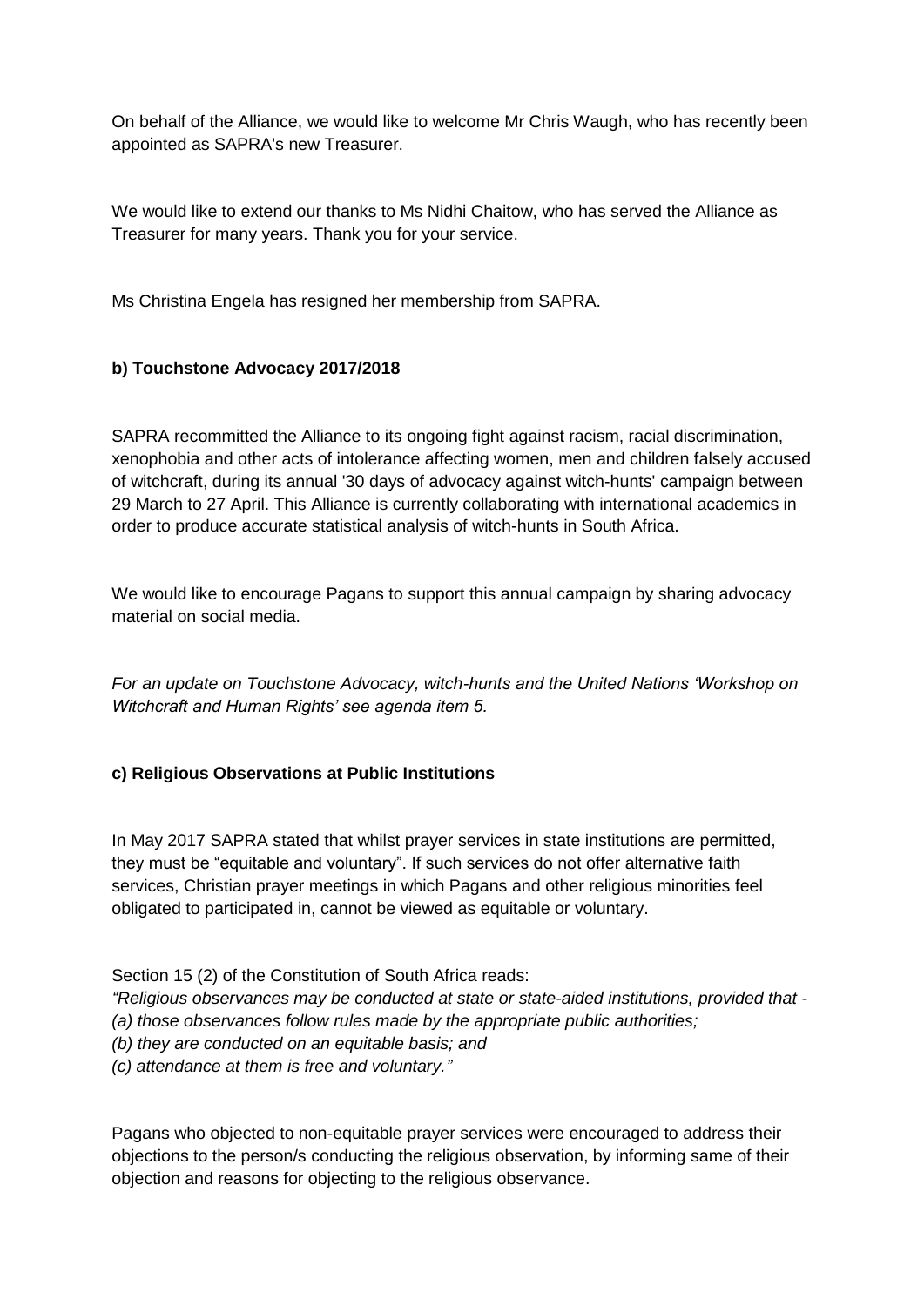## **d) SAPRA submission to South African Pagan Council 2017 AGM**

SAPRA is an affiliated member of the Pagan Council. At the 2017 AGM the SAPC the Director Report stated the following:

*"Over the last 14 years, SAPRA has demonstrated its capacity and proficiency in human rights activism and justice advocacy. SAPRA currently chairs the South African Pagan Council Law Reform Committee.*

*In 2017 SAPRA dealt with several matters including:*

*a) labour-related matters including unfair dismissal cases and religious holiday leave,*

*b) issues relating to child custody and religion,*

*c) bullying in public schools,*

*d) discrimination by the Department of Education against religious minorities including participation in the Harmful Religious Practices Charter Task Team,*

*e) equitable religious observances at state institutions,*

*f) a proposal by the CRL Commission to regulate the practice of religions,*

*g) pending Hate Speech legislation,*

*h) submission on the 'National Action Plan to combat Racial Discrimination, Xenophobia and Related Intolerance',*

*i) discrimination by the SA Police Services,*

*j) the ongoing review of the Witchcraft Suppression Act by the South African Law Reform Commission,*

*k) and continuing annual advocacy against witchcraft accusations and witch-hunts in South Africa."*

Furthermore, SAPRA was invited to submit a presentation on witchcraft accusations and witch-hunts in South Africa, at a United Nations 'Workshop on Witchcraft and Human Rights' as an Expert Panelist, in Geneva, Switzerland in September 2017.

*For an update on the United Nations 'Workshop on Witchcraft and Human Rights' see agenda item 5.*

#### **e) Witchcraft is a constitutionally protected religion in South Africa**

Articles published in 2017 concerning the revision of Canada's Criminal Code on the prohibition of Witchcraft in that country elicited numerous calls by South African Witches to legalise Witchcraft in South Africa. Many Pagans and Witches remain under the impression that the practice of Witchcraft as a religion or religious belief system is illegal in South Africa. This is not correct!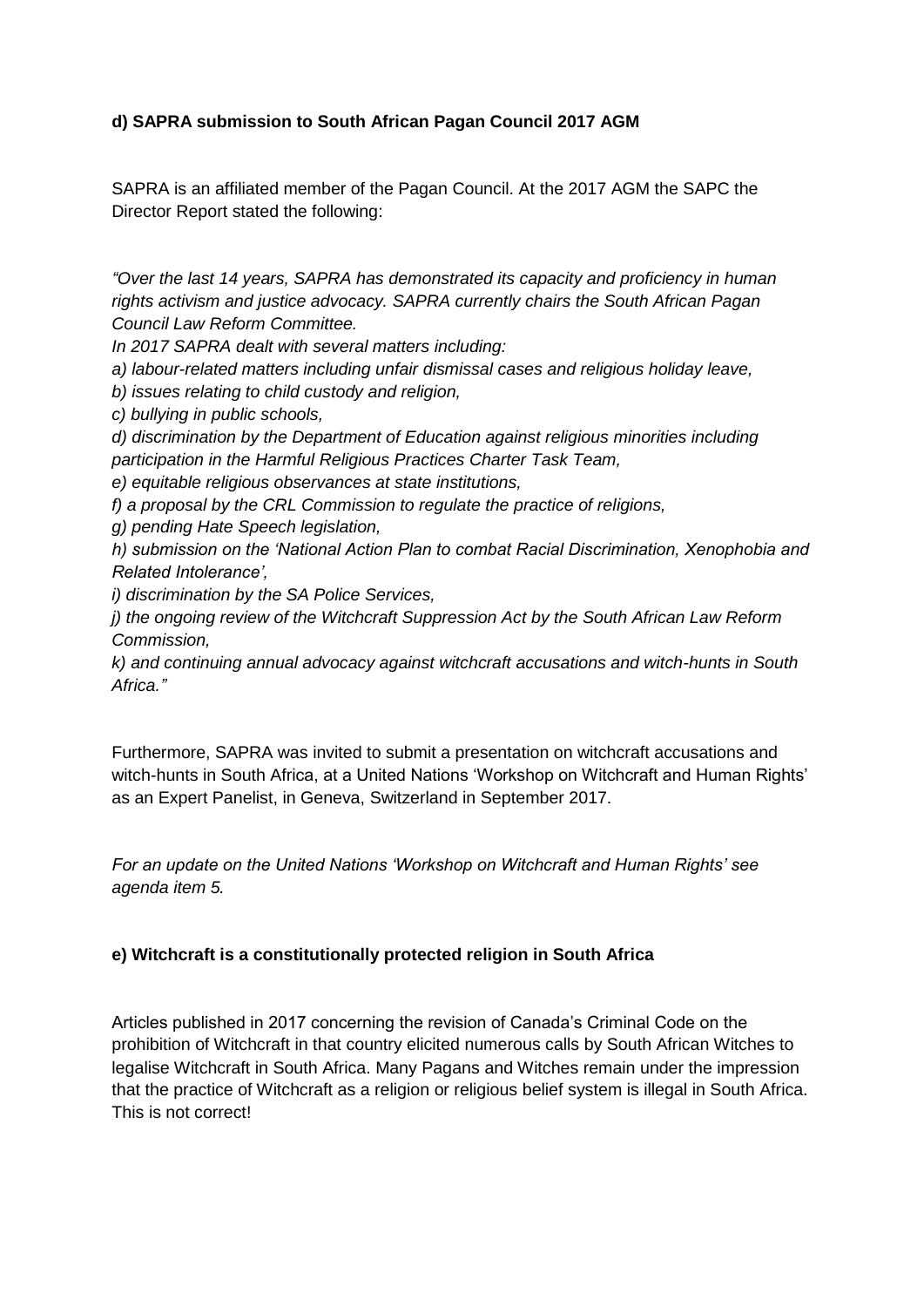With the passage of South Africa's first democratic Constitution in 2006, including a Bill of Rights and its constitutional guarantee of the right to equality and freedom of religion and belief for all citizens, any and all existing legislation inconsistent with the Constitution \*automatically\* became invalid (unconstitutional) subject to Parliamentary review. Effectively, this means that the 1957 Witchcraft Suppression Act, which prohibited, a) professing knowledge of witchcraft, b) the practice of witchcraft and c) the use of divination, effectively became technically invalid and unconstitutional as of 2006.

The South African Law Reform Commission confirmed this as fact, in response to SAPRA's February 2007 appeal for a review and the repeal of the Witchcraft Suppression Act, when it declared in 2016 that said Act was, in respect of its prohibition of having knowledge of or practicing witchcraft, unconstitutional, and that South African Witches have the legal right to practice their religion without interference by the state.

NOTE: As of 2006, Witchcraft has been a legally protected religious belief system in South Africa.

It must however be remembered that whilst the law protects the right of Witches to practice their faith, ordinary citizens do not always obey the law in respect of equality. In practice, many Witches in South Africa do continue to experience discrimination.

SAPRA is committed to assisting those who have and do experience discrimination as a result of their faith.

#### **f) Religion and education: what the OGOD judgement means**

On June 28 2017, the South Gauteng High Court delivered its Judgement on Religion and Education in Public Schools. It clearly affirms the principles of religious diversity and equality in public education.

In paragraph 102 of the judgement, Judge van der Linde stated: *"(a) It is declared that it offends s.7 of the Schools Act, 84 of 1996 for a public school – (i) to promote or allow its staff to promote that it, as a public school, adheres to only one or predominantly only one religion to the exclusion of others; and (ii) to hold out that it promotes the interests of any one religion in favour of others."*

No public school may promote, or allow its staff or its School Governing Body to promote any public school as a Christian or 'Christian ethos' school, nor exclude a diversity of religious faith and diverse religious practices from any public school.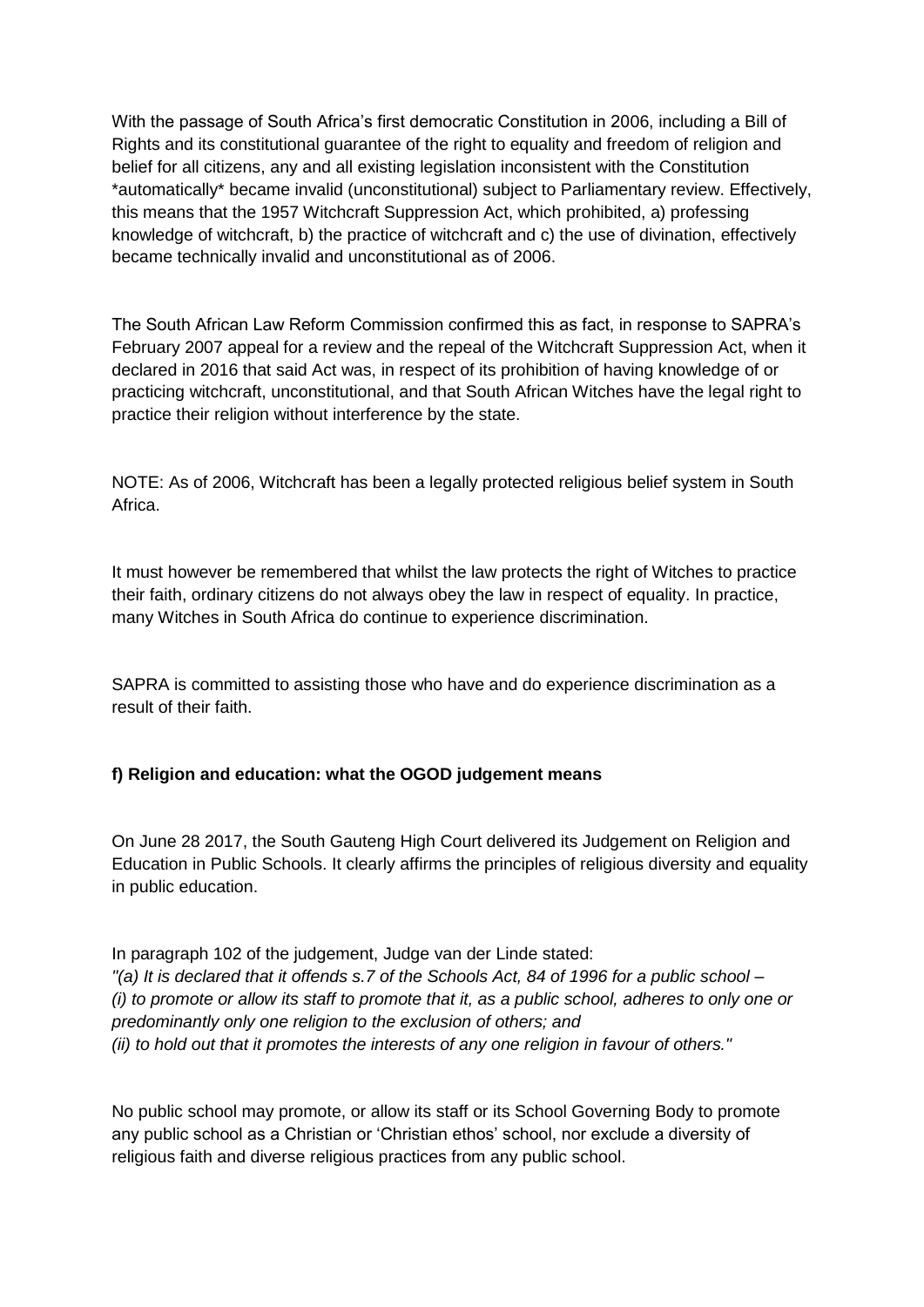What does this mean for pupils and their parents who adhere to Pagan religions? Practically, it means that no public school may prejudice pupils or discriminate against pupils who are members of non-Christian faiths.

This is not a new law. The requirement for equality in religion and education has been a legal requirement since 2006. School governing bodies have simply ignored the law, bolstered in part by the Department of Education at Provincial level who has essentially encouraged school governing bodies who have sought to entrench a single faith in certain public schools, by arguing that feeder communities for those schools are largely Christian.

In paragraph 96 of his judgement, van der Linde addressed this erroneous justification. *"Third, accepting as one must, that the SGB rules must provide equitably for all faiths (given present and evolving future demographics), would the adoption of a single faith brand that excludes others not misrepresent the legally required position? That learners of all faiths are (should be) welcome? We think it would."*

The High Court's reiteration of the guiding principle of equality does not end ongoing unlawful and prejudicial practices by many public schools. It is now up to every pupil, parents, and concerned NGO's, to address every instance of contravention of the law by public schools and school governing bodies.

SAPRA is committed to assisting parents whose children experience religious bias or prejudice in public schools.

## **g) Defamation and crimin injuria**

In 2017 SAPRA and some members of its Executive Committee became the victims of libel. This matter was partially resolved through legal action. We are pleased to report that this matter was not pursued any further by the offending party.

Defamation is defined as *"any unlawful, intentional false communication, either written or spoken, that harms a person's reputation; decreases the respect, regard, or confidence in which a person is held; or induces disparaging, hostile, or disagreeable opinions or feelings against a person."*

Defamation includes both written statements (libel) and spoken statements (slander). Telling a group of friends on Facebook that someone has acted unethically, dishonestly, or has committed a crime – naming and shaming – also constitutes defamation. A defamatory statement must be made known to at least one person other than the defamed individual.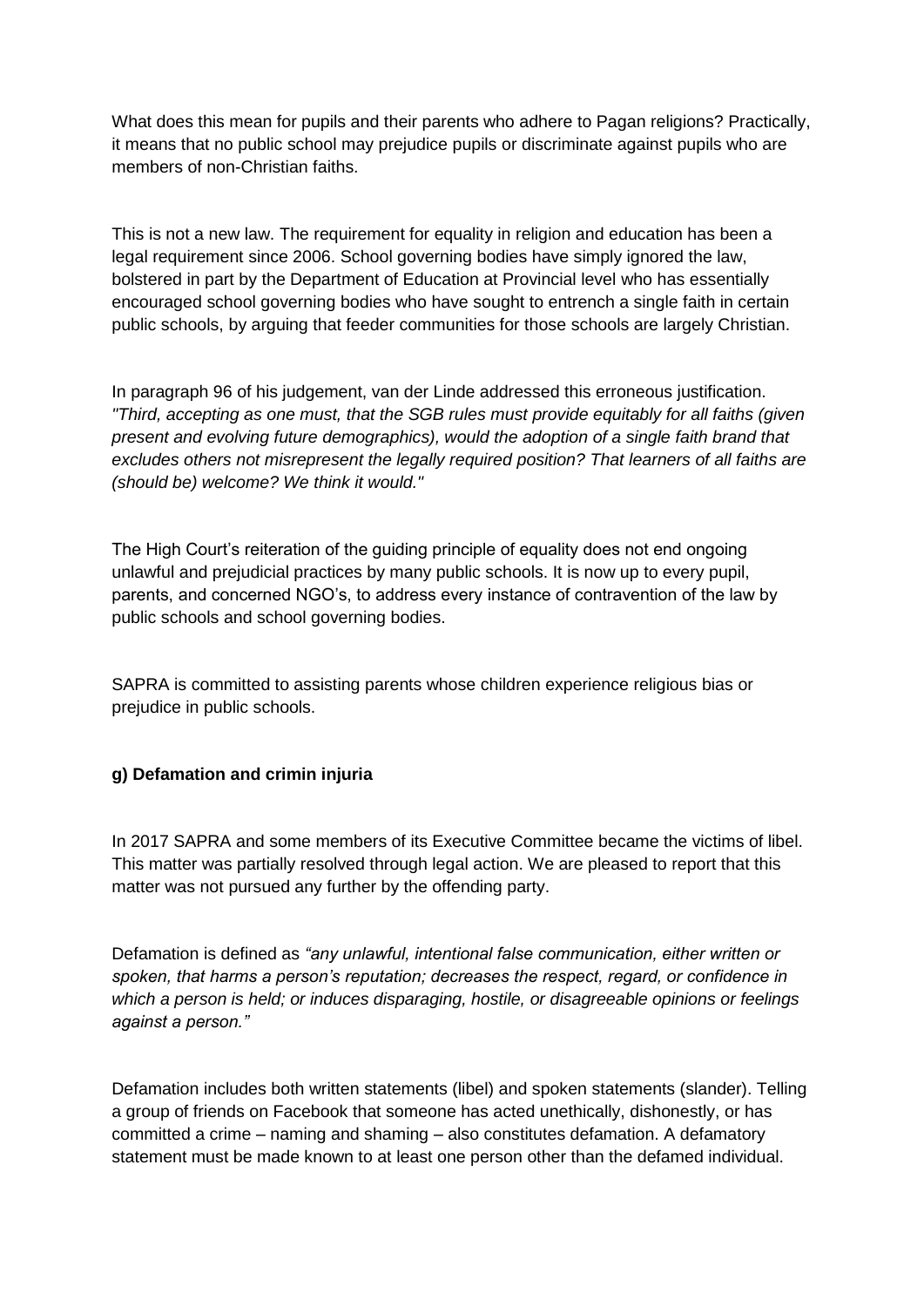The law of defamation protects individual reputation. The law assumes that all people are of good character until the opposite is proved in a court of law.

A civil action for defamation may result in a court granting an order requiring that the defamatory statement/s be removed, whether published on a website, blog, or anywhere else on social media. The order would also prohibit all future re-publication of these statements. Anyone in breach of such a court order (ignoring a court order) may be found to be in contempt of the court order and could be prosecuted.

Crimen injuria is a crime under South African common law, defined as the act of *"unlawfully and intentionally impairing the dignity or privacy of another."*

An example of crimin injuria would include verbally insulting or abusing, stalking, or threatening to harm someone, or making known a person's privileged or private information without their prior consent. Ridiculing someone's ethnicity using racially offensive language, or ridiculing someone's religious affiliation, sexual identity or sexual preference, may constitute crimin injuria, especially where such ridicule causes emotional or psychological harm to others.

An action against crimin injuria begins with lodging a complaint against the injuria with your nearest police station. The police will investigate the allegation and if sufficient evidence can be found to support an allegation of injuria, a prosecutor will initiate trial proceedings against the perpetrator for crimin injuria.

A guilty judgement for crimen injuria may result in a first offender being sentenced to a fine, a suspended sentence for a period on condition that the offender does not re-offend, or a prison sentence. Contempt of a court order, or re-offending, may result in imprisonment. A person found guilty of crimin injuria will, once convicted, have a criminal record.

Note: One need not choose either civil or criminal action. If published libel causes emotional or psychological harm, both civil and criminal action can be initiated against the perpetrator.

Removing defamatory content from a blog

The Internet Services Providers Association (ISPA) offers a free and relatively easy way to remove defamatory content from websites and blogs, hosted in South Africa. This process is known as a 'take-down notice', and enables an offended party to report any unlawful content on any website or blog hosted by an ISPA member, and where necessary, to have that content removed.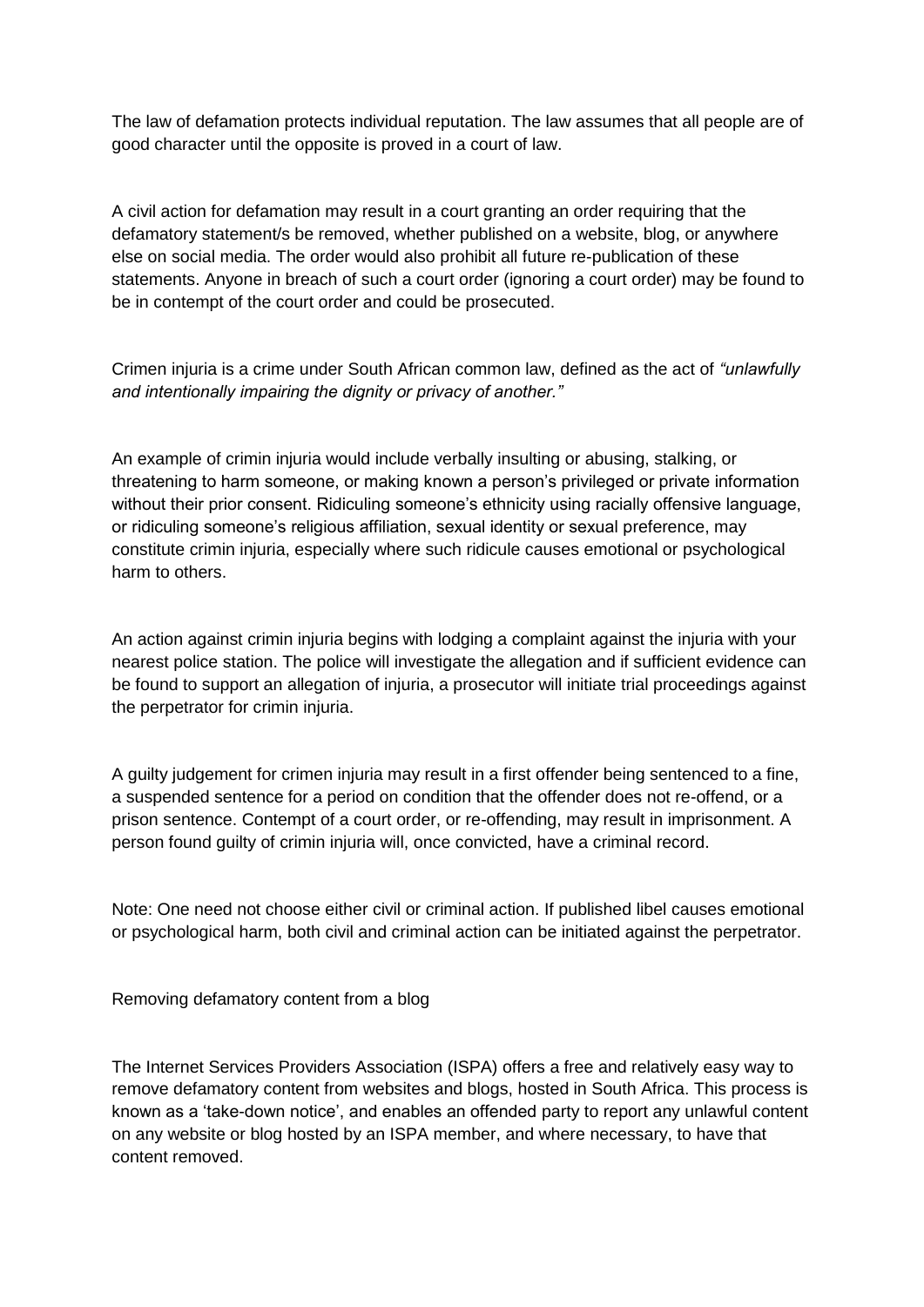## **h) CRL Commission ignores minorities**

In a recently published article (Pagans and Christians oppose CRL Commission's state capture of religion), the CRL Commission chairperson Thoko Mkhwanazi-Xaluva is reported to have stated *"The participants in the hearings were part of a random sample. Only religions which were broadly represented at a percentage above 3% were part of the hearings. So in this case, size did matter," she said. "We already worked with Sapra concerning the witchcraft community. Their views were already canvassed," said Mkhwanazi-Xaluva."*

It must be noted that submissions on the CRL Commission's proposal to regulate religions and religious leaders were submitted to the Commission by both the South African Pagan Rights Alliance and the South African Pagan Council. These submissions were ignored, and Pagans were in fact not canvassed for our opinions on the proposal. At no time has the Commission ever canvassed the opinion of SAPRA on the proposed regulation of religion!

SAPRA is disappointed by Mkhwanazi-Xaluva's decision to ignore minority religions in this important consultation process – minority faiths will, after all, also be affected by the proposal to obligate all religious leaders and religions to submit to state regulation. Pagans have a constitutional right to equality and to equal representation in matters which affect us and our religious communities.

As a consequence of this denial of equal access, and grievous misrepresentation of the facts, this Alliance submitted a formal request to Parliament to remove the current Commissioner from her position.

According to Section 17. of the CRL Rights Commission Act, *"(1) A member of the Commission may be removed from office, but only if a committee of the National Assembly finds the member guilty of misconduct or rules that the member is incompetent or incapable of performing a member's functions, and the National Assembly, in accordance with section 194(2)(b) of the Constitution, adopts a resolution calling for that member's removal from office."*

The CRL Commission must protect, promote and defend the right to equality for all religions, not just those who have a majority. The Commissioner must perform the functions of her office in good faith and without prejudice. The CRL Commissioner has failed in her statutory obligation to uphold sections 4(a) to (c) and 15(1)(a) of the Commission for the Promotion and Protection of the Rights of Cultural, Religious and Linguistic Communities Act. The Commissioner has demonstrated clear bias and intention to deny religious minorities the right to be heard on this matter.

For an update on the CRL proposal to regulate religion, see agenda item 4.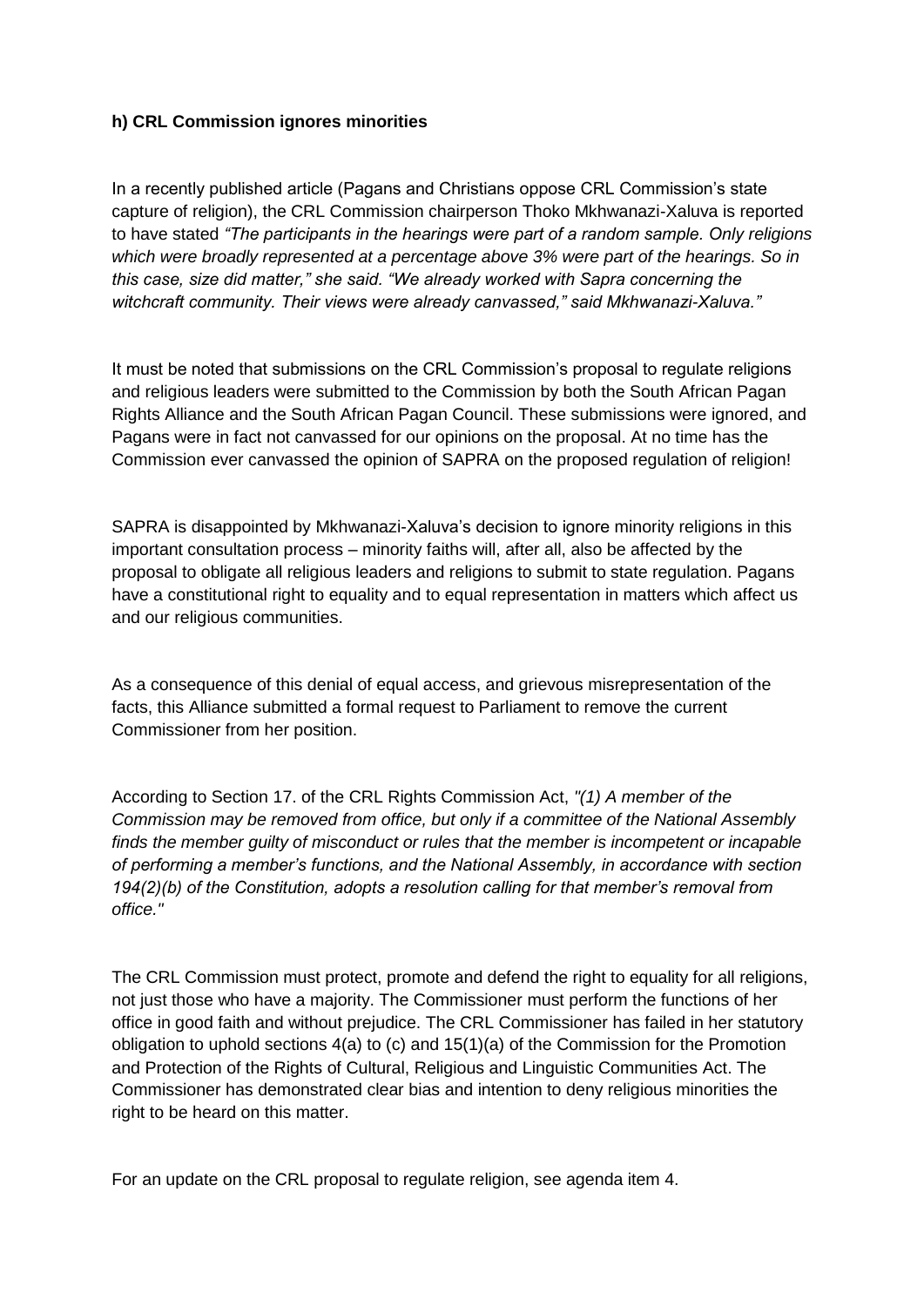## **4. CRL Rights Commission proposal on regulation of religion**

The proposal by the CRL Rights Commission to license and regulate religion, religious organisation and leaders, has not been endorsed by the Parliamentary Portfolio Committee on Cooperative Governance and Traditional Affairs (COGTA).

The COGTA has acknowledged that a majority of religious organisations and religious leaders in South Africa have rejected the proposal for regulation. The Committee has opted instead for self-regulation.

There is therefore no legal requirement for religious practitioners to register with any peer review mechanism as proposed by the CRL Rights Commission.

The law currently makes no demand for licensing on religious leaders, other than existing ordinary PAYE tax requirements on earnings. Religious organisations registered as nonprofit organisations are governed by the Non-profit Organisations Act No. 71 of 1997.

SAPRA encourages Pagan religious leaders and organisations to uphold a high standard of ethics in their occupations, and to operate in accordance with the law in order to avoid bringing themselves, their organisations, or Paganism in general into disrepute.

#### **5. Advocacy against witch-hunts – United Nations Conference**

OHCHR Experts propose action to end accusations of witchcraft and witch-hunts

The United Nations Human Rights Council hosted the very first two day workshop on witchcraft-related human rights violations in Geneva, Switzerland, on 21 and 22 September 2017.

SAPRA was invited to submit a presentation on witchcraft accusations and witch-hunts in South Africa, at the United Nations 'Workshop on Witchcraft and Human Rights' as an Expert Panellist, in Geneva, Switzerland in September 2017.

The workshop brought together over a hundred U.N. experts, academics and members of civil society from across the world, to discuss violence associated with beliefs and practices associated with witchcraft and sorcery.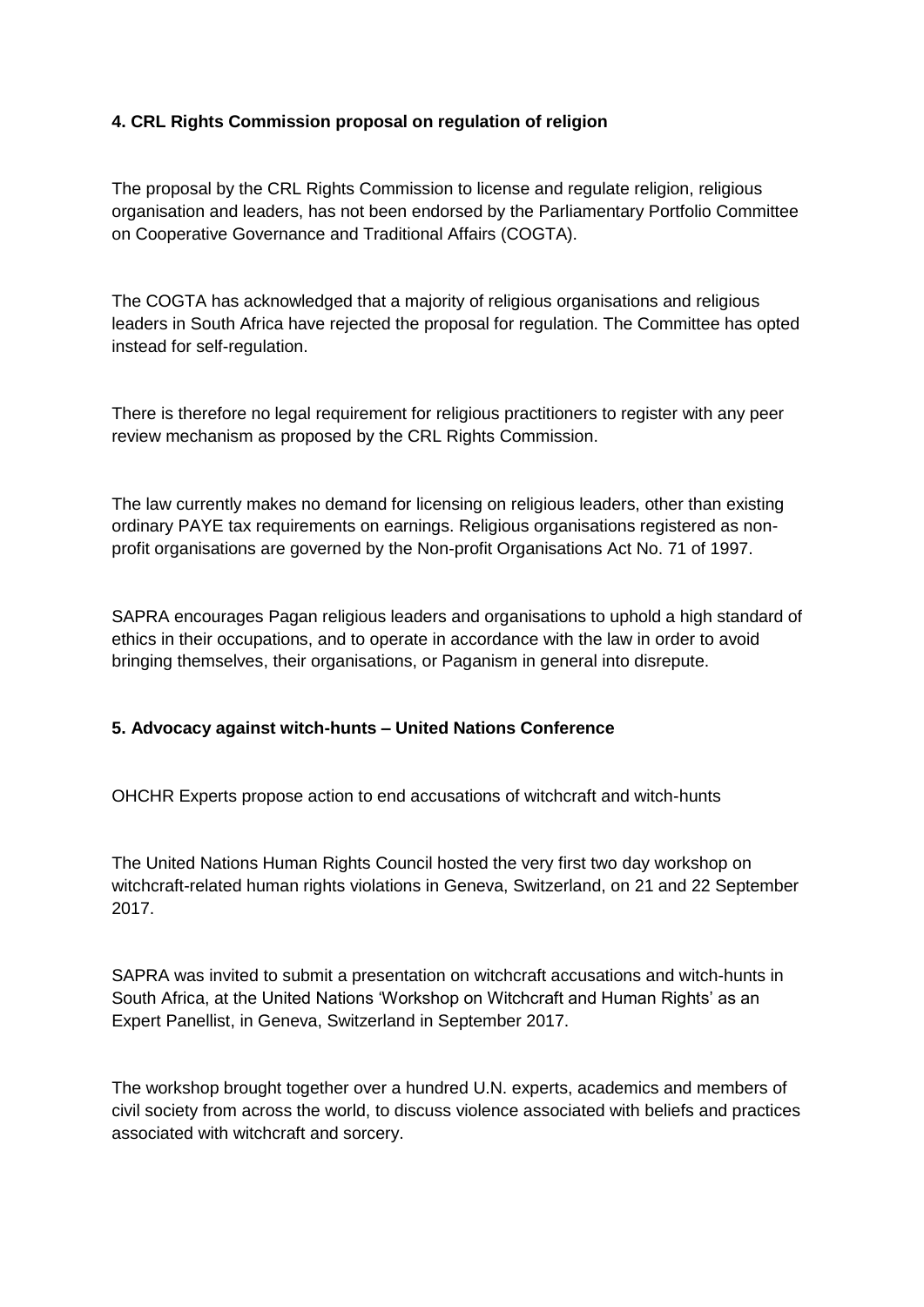A number of key proposals have been made by attendees as a result of this conference. OHCHR Experts proposed action to end harmful practices related to witchcraft and whilst we have some concerns with some of the recommendations made, SAPRA welcomes the human rights approach taken by the delegates, and their recommendations.

The South African Pagan Rights Alliance will study these recommendations closely.

### **6. Law Review – Witchcraft Suppression Act**

The South African Law Reform Commission's State Law Advisor has informed SAPRA that an Advisory Committee meeting is being arranged to address the finalization of the investigation into the review of the Witchcraft Suppression Act (Project 135).

SALRC hopes to finalize Project 135 – the review of the Witchcraft Suppression Act, in the course of this year.

SAPRA will keep members and the general public informed of any further developments.

#### **7. Pagan religion and White supremacism**

Several international articles have been published over the last two years detailing the increasing use of Pagan and specifically Norse (Heathen) symbols, by white nationalist groups in the US and in Europe. South Africa is unfortunately not immune to this trend, as local groups often take their cue from international ones. The Executive have identified groups and individuals in South Africa who may potentially be aligned with these international groups, and we will be monitoring them closely.

For SAPRA, this trend poses an ethical problem. In offering service to our interrelated religious communities, should SAPRA take an ethical stand against this trend? Should we speak out against groups that deliberately incorporate Pagan symbols, who promote racism, anti-Semitism (against both Jews and Muslims), homophobia (including transphobia), or hatred against any other class of person? Can our vulnerable religious minority afford to be publicly associated with such groups?

SAPRA's executive members have debated these and related issues. We have collectively resolved to issue the following positive 'Statement of Principle' to guide this Alliance forward.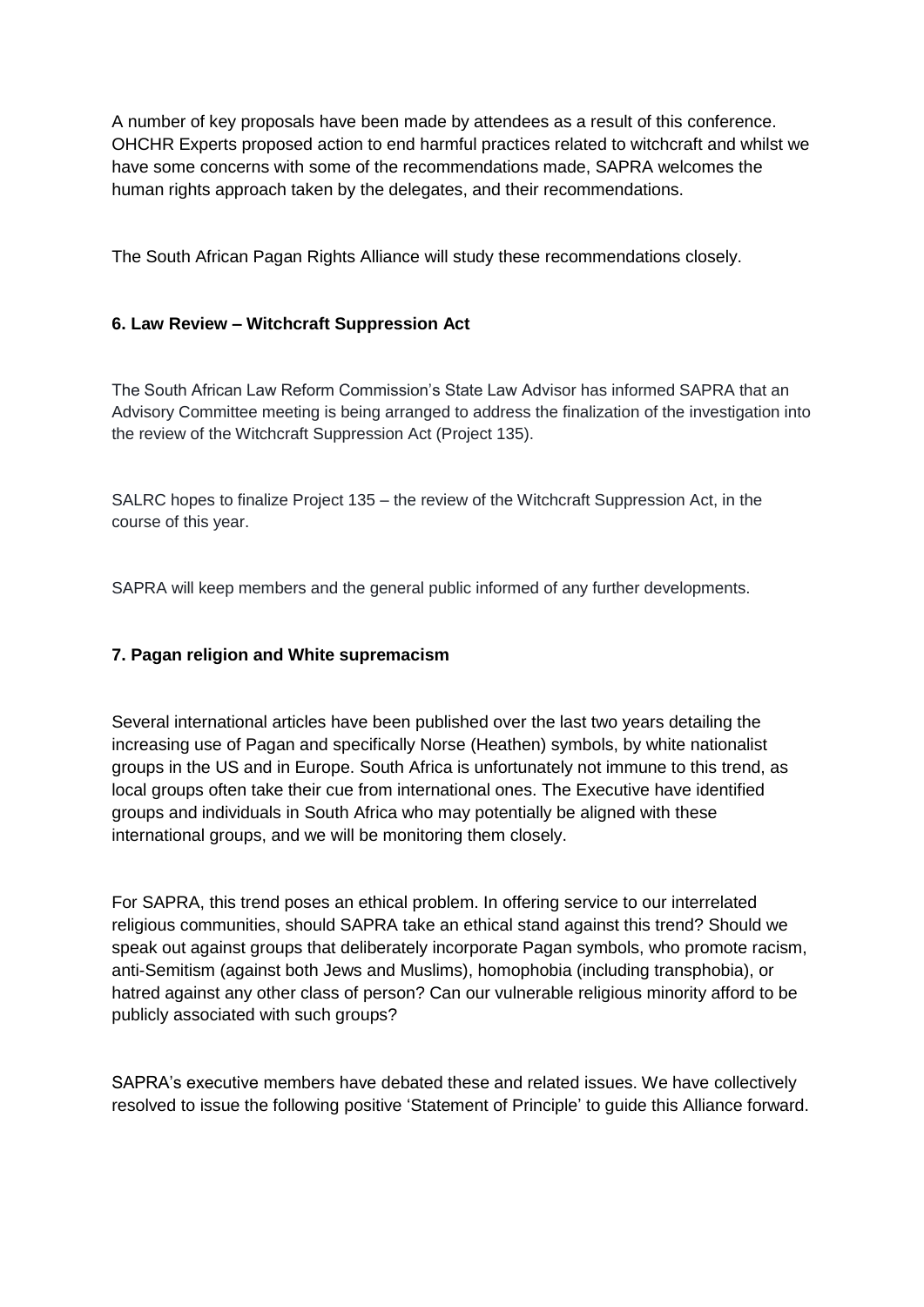### *South African Pagan Rights Alliance Statement of Principle*

*The South African Pagan Rights Alliance is committed to advocating for human rights and social justice.*

*SAPRA stands for human dignity, equality and freedom for all South Africans.*

*SAPRA has and always will support and promote ethnic, gender, sexual orientation and religious equality.*

*This Alliance distances itself from any and all forms of racism.*

*Our mandate has always been, and remains, to assist those who have experienced unfair discrimination, to obtain appropriate legal redress.*

## **8. The Land question - expropriation without compensation, property ownership and the law**

A recent proposal by members of Parliament to amend section 25 of South Africa's Constitution to enable expropriation of land without compensation has resulted in irrational fear and panic on many sides of the political divide.

The general tenor of discussion and argument on social media amongst Pagans and non-Pagans alike has been counterproductive. Many are responding to the Economic Freedom Fighters proposal to expropriate all land and vest it in the sole possession of the State, and to the African National Congress's tacit support for some form of land expropriation without compensation, as if these proposals are already a fait accompli.

Incendiary racist political rhetoric from the EFF and several opposition civil society organisations calling for international sanction against the South African government for even suggesting a radical correction for past injustices perpetrated against a majority of citizens in our country, has left many South Africans of all ethnicities anticipating disaster.

The truth is, these political proposals are far from a done deal. Nothing has been decided yet. Parliament's Constitutional Review Committee is due to deliver its suggested recommendations on expropriation for discussion in August. Civil society organisations and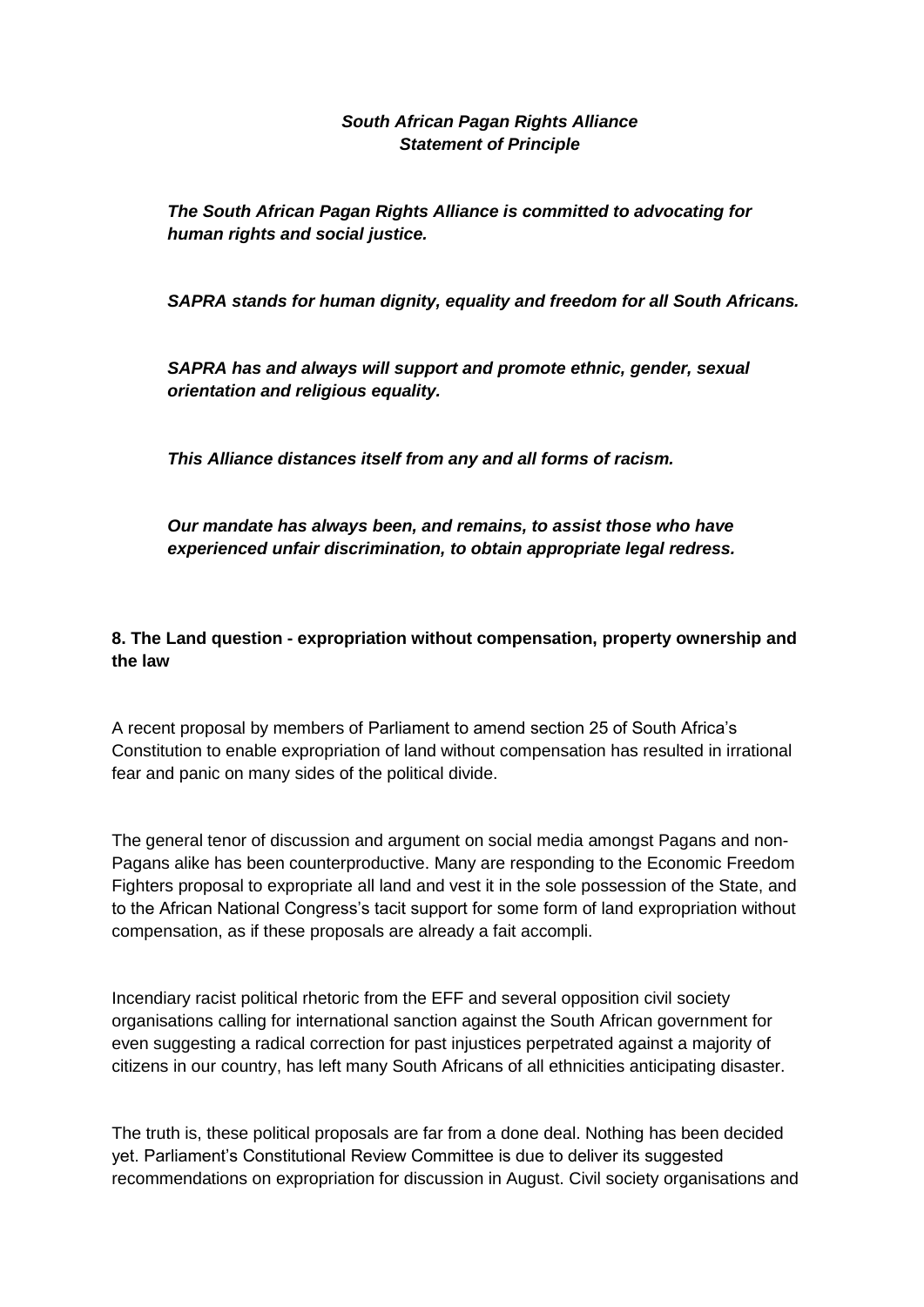individuals will have ample time to submit their comments, suggestions and objections to the draft proposal.

It is important to remember that South Africa's democratic Parliament no longer has singular sovereignty as it did under the former nationalist government. The Legislature no longer governs independently of the rule of law or justice. Before 1996, our courts did not have a right of automatic review of any law passed by the Legislature. Under the former Union and Nationalist apartheid governments, Parliament was supreme, and often acted arbitrarily and unfairly. This can no longer happen. The Judiciary is now an equal branch of government, and it has the right to review and set aside any decision taken by the Legislature (or the Executive) if that decision is inconsistent with law or the Constitution. This provides ordinary citizens with the right to challenge the other two branches of our government if they act capriciously or unjustly.

While section 25 currently does permit expropriation of land under certain conditions, South Africa is a signatory to several international instruments that protect personal property rights – we have the right not to be deprived of property except in terms of a law of general application, and no law may permit arbitrary deprivation of property. The Constitutional Court is unlikely to permit any amendment to section 25 which is grossly inconsistent with the Bill of Rights – which removes the right of all citizens to own personal property.

Parliament's Constitutional Review Committee has called for public comment on the proposal to amend section 25 of South Africa's Constitution.

NOTE: Submissions and your indication to make oral presentation must be sent to: Pat Jayiya. E-mail: pjayiya@parliament.gov.za by no later than Thursday, 31 May 2018.

SAPRA would like to encourage everyone to participate in this process in a reasoned and civil manner. The best thing we can do now is offer the light of reason and peace to everyone around us. Trust in our Democracy. Engage constructively in the democratic process. Engage constructively with each other, and work for a more just and equal society for all South Africans.

## **9. Amendment of Civil Union Act and CU RMO issues**

#### **a) Amendment of Civil Union Act**

In January 2018, Cope MP Deidre Carter tabled a Bill in Parliament to repeal the provision in the Civil Union Act that allows Home Affairs marriage officers to refuse to marry lesbian and gay couples.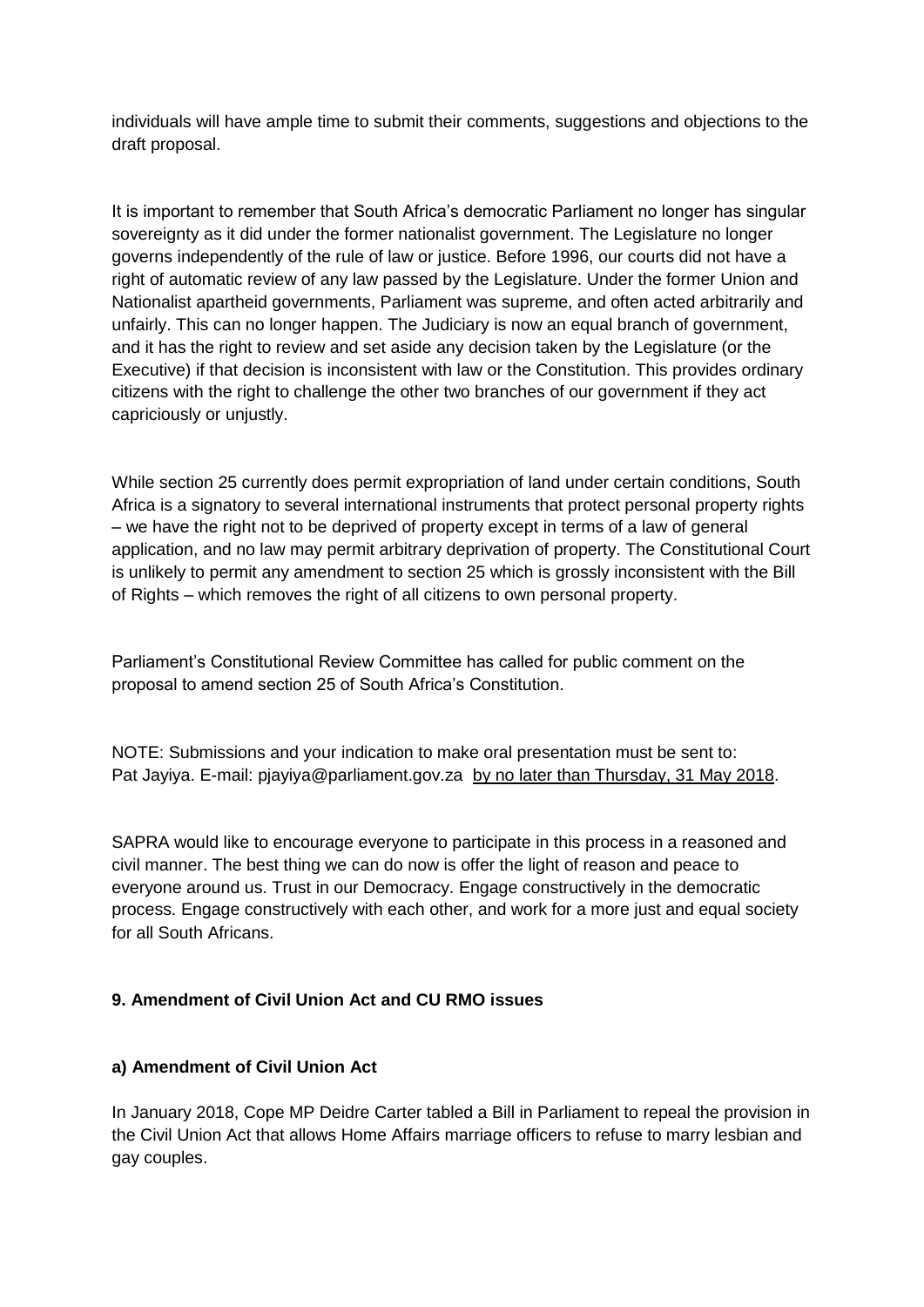Section 6 of the Civil Union Act allows marriage officers employed by the state to refuse to solemnise civil unions if they personally object to same-sex relationships on the grounds of their "conscience, religion [or] belief".

This has resulted in many same-sex couples being turned away from Home Affairs branches that have no officials willing to marry them. This has also affected the timeous registration of same-sex marriages solemnised by SAPRA religious marriage officers.

As the South African Pagan Rights Alliance was designated as a religious organisation in terms of section 5 (1) and (2) of the Civil Union Act (Act 17 of 2006), in February 2008, SAPRA has submitted comment in support of the proposed amendment.

This Alliance affirms its support for the repeal of section 6 of Act 17. We hold that section 6 is inconsistent with sections 9 and 10 of the Constitution of the Republic of South Africa.

NOTE: The closing date for comment is 28 April 2018. Submit your comment in support of the repeal of section 6 of Act 17 to: Speaker of the National Assembly New Assembly Building, Parliament Street, Cape Town P O Box 15, Cape Town 8000 E-mail: [speaker@parliament.gov.za](mailto:speaker@parliament.gov.za) and cc: [cdudley@parliament.gov.za](mailto:cdudley@parliament.gov.za)

## **b) CU RMO issues**

The South African Pagan Rights Alliance was designated as a religious organisation in terms of section 5 (1) and (2) of the Civil Union Act (Act 17 of 2006), in February 2008. In terms of this designation, SAPRA nominates formal members of this Alliance who wish to become 'religious marriage officers' to the Department of Home Affairs (DHA). Nominees write an examination set by the Department, and are appointed by Home Affairs as 'religious marriage officers'.

SAPRA's appointed marriage officers often encounter similar problems in executing their duties as marriage officers including:

a) DHA appointments for nominated officers to write examinations are unreasonably delayed.

b) Examination results from DHA are unreasonably delayed, or lost.

c) DHA offices often do not have the proper Civil Union (CU) documents required by marriage officers, including marriage registers and declaration documentation.

d) DHA registration of properly submitted CU marriage documents is sometimes delayed, or not registered at all.

e) DHA officials refuse to accept CU marriage documents for heterosexual couples,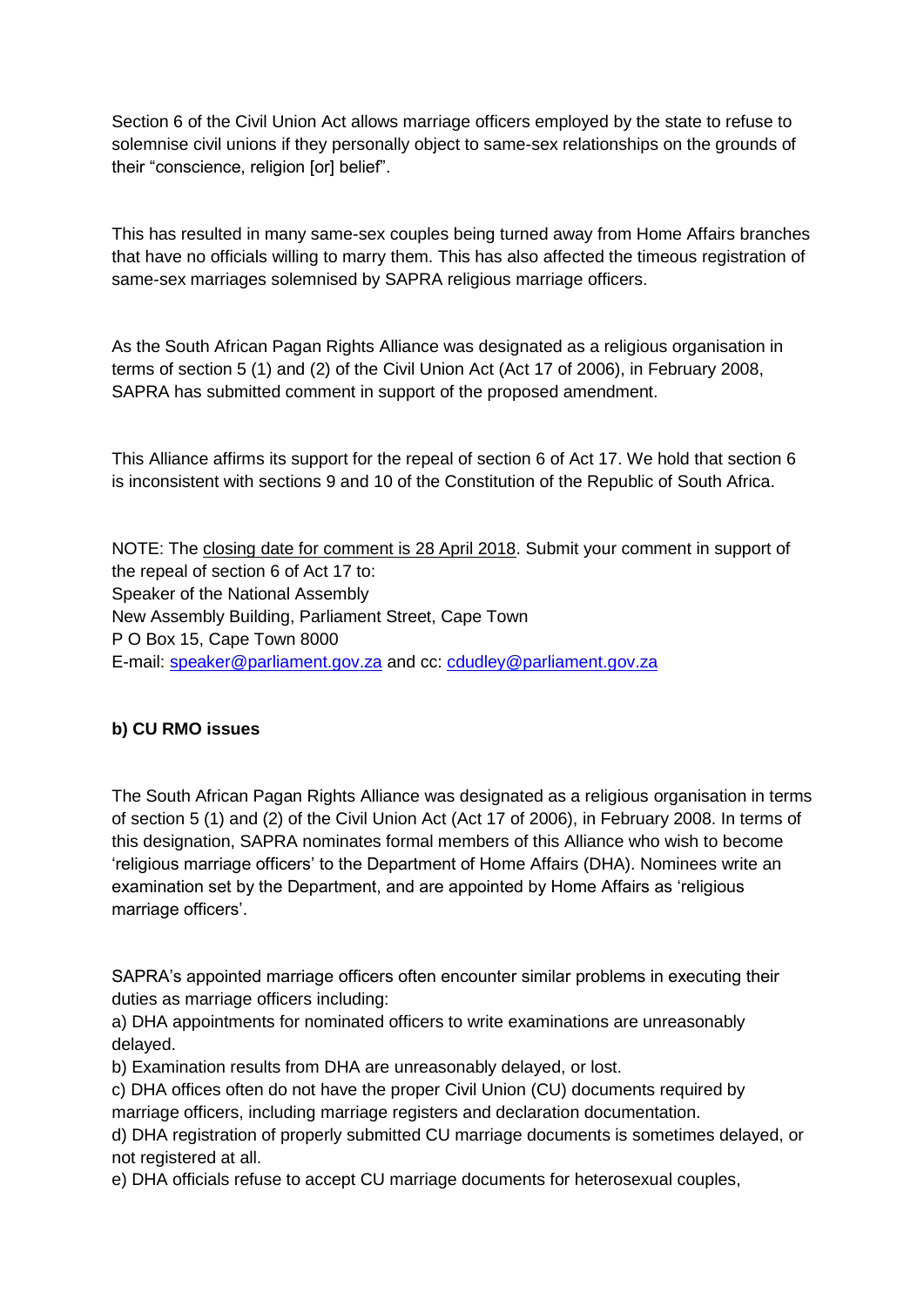mistakenly believing that CU marriages only apply to same-sex marriages. f) recurring problems are continuously reported to the Head DHA Marriage Office in Pretoria and resolved, only to occur again at another or same DHA office.

It has been proposed that Pagan CU Marriage Officers participate in an online conference in order to discuss these and others problems, in order to find solutions. A formal complaint, based on the findings of such a conference, should be forwarded to the Minister of Home Affairs.

### **10. Finances**

This Alliance is entirely funded by its formal membership. SAPRA does not charge any fee for its service to individuals or communities. No member of the Executive derives any financial compensation for their service to this Alliance. Membership fees (R150.00 per annum) are spent exclusively on maintaining SAPRA's capacity to deliver service. Very few formal members contribute annual membership fees.

10.1. Annual Liabilities include: (a) SAPRA Website: paganrightsalliance.org (i) .org Domain renewal fee – R219.00 incl. VAT (ii) Basic Hosting (Hetzner) – R1152.36 incl VAT Total: R1371.36 (Subject to annual increase) (b) Banking Fees

10.2. Application for Non-Profit Status

SAPRA's Treasurer, Chris Waugh, has suggested that this Alliance submit an application to SARS for non-profit status.

How would SAPRA benefit from such status?

Do any formal members have any objection to this suggestion?

10.3. Tax compliance

SAPRA's Treasurer will facilitate SAPRA's registration for tax compliancy.

#### **11. Additional Matters**

Please add additional matters not already listed on the agenda for discussion, as a comment to this post.